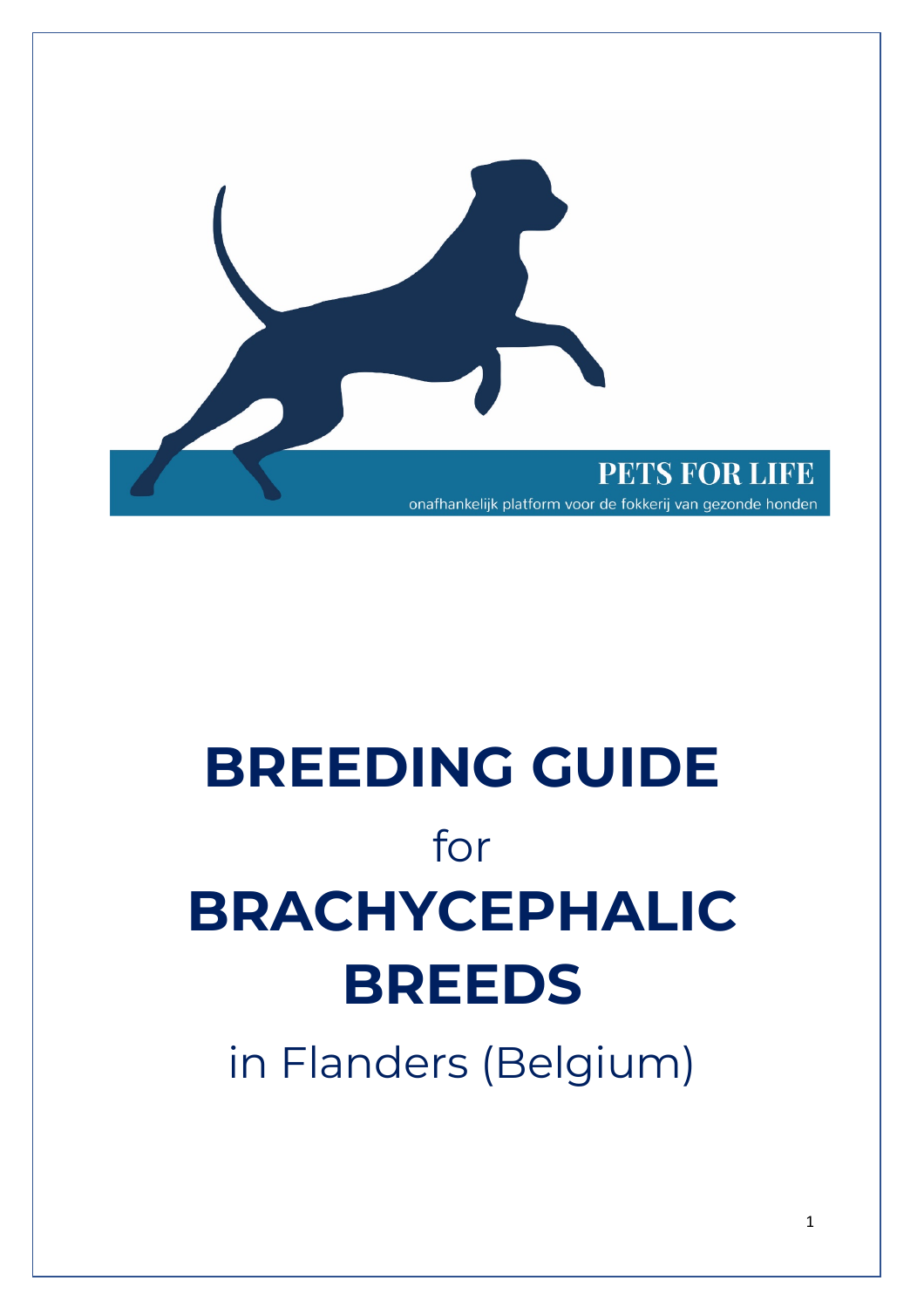#### Contents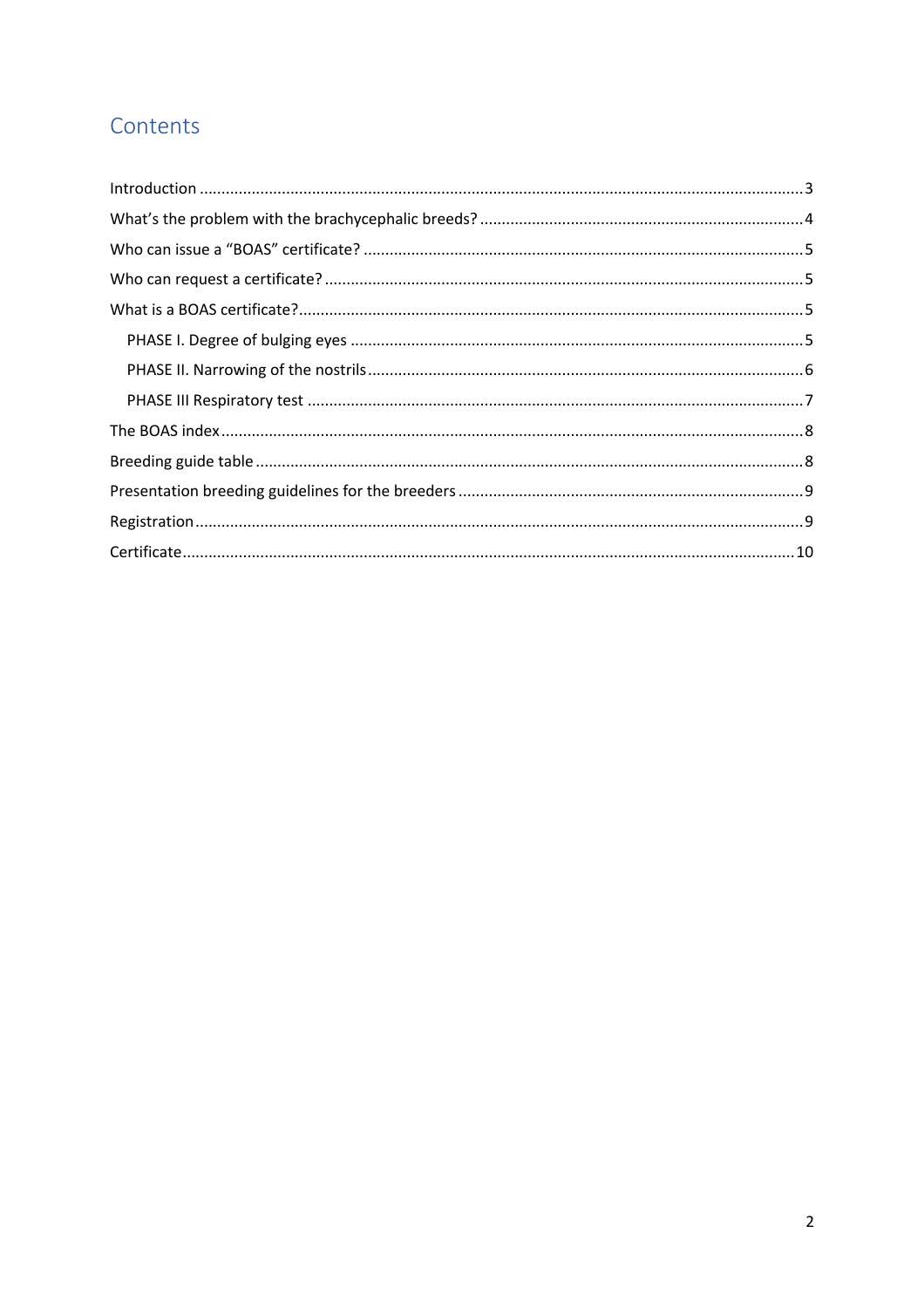#### Introduction

The brachycephalic breeds are quite popular, but in recent years these varieties have been under a lot of pressure. Animal rights organizations and veterinary organizations attack these breeds in the media regularly. Some countries have already taken measures with regard to these breeds.

As some of these breeds increase in popularity, some breeders don't take it too seriously in their selection of the parents. Also the import of puppies is increasing from countries where there is no control.

In Belgium there is no noticeable increase in the number of puppies with pedigrees. Most of the bona fide breeders have selected healthy parents for years.

It seems appropriate to us to set up a mating advice program, especially to help breeders to maintain healthy breed populations. Excluding animals from breeding on the basis of one or more phenotypic characteristics can have major consequences for the genetic diversity of these populations. A sensible combination has proven its usefulness in breeding for a long time.

With "Pets for life" we want to take an initiative to help the breeders of these breeds to select the parents. We want to start with an index based on a number of important criteria.

The results of the studies are recorded in a central database. In the long run it is our intention to calculate estimated breeding values based on these results.

The cooperation between the veterinarians and the breeders is important in the whole process that we want to develop.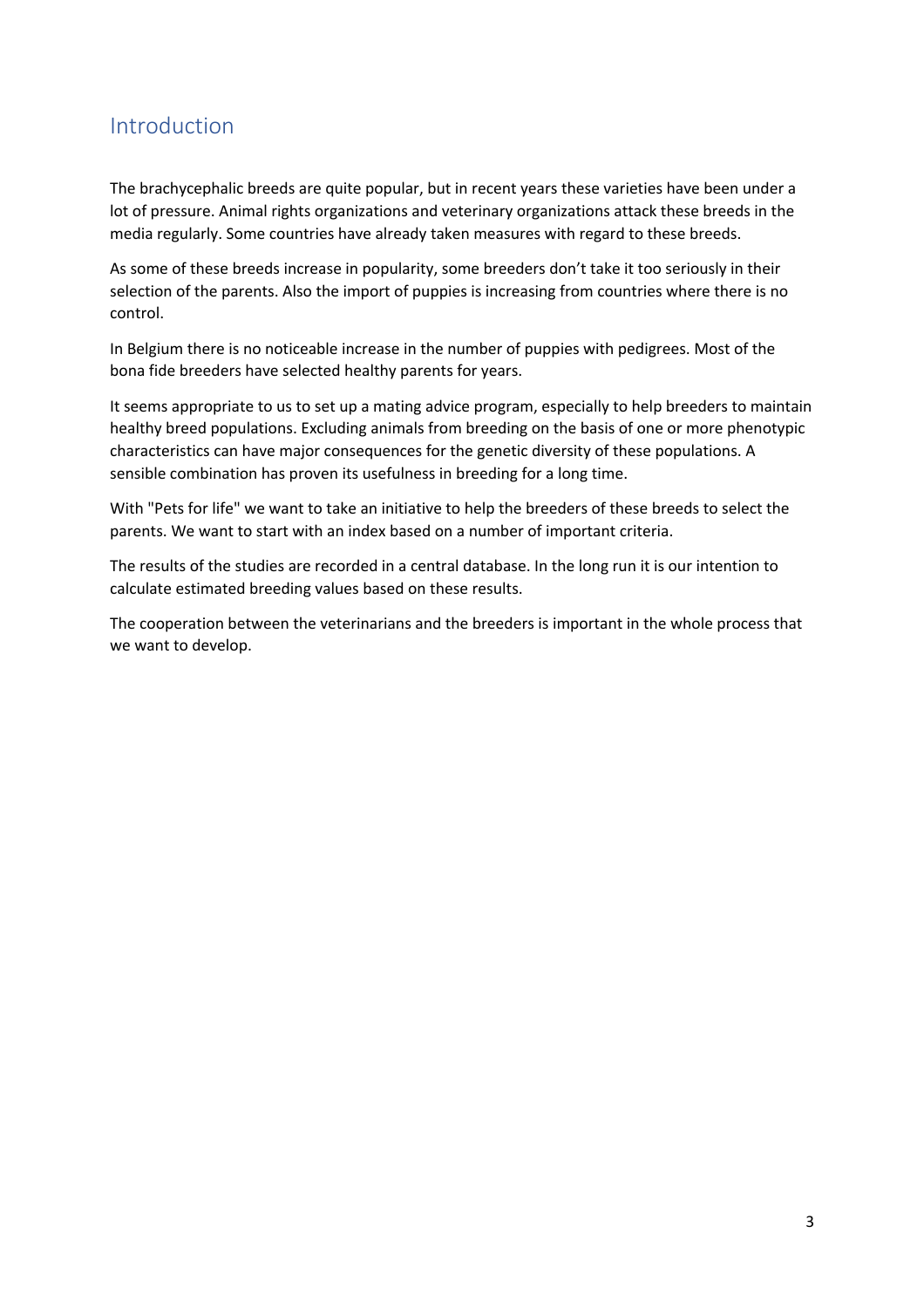## What's the problem with the brachycephalic breeds?

Rassen met een korte snuit worden Brachycefale rassen genoemd. "Brachy" betekent kort en "cefalic" betekent hoofd.

Breeds with a short snout are called brachycephalic breeds. "Brachy" means "short" and "cephalic" means "head".

A condition in these breeds is called "BOAS" or Brachycephalic Obstruction Airway Syndrome.

BOAS is a complex of anatomical disorders of the anterior respiratory airways, which are more frequent in the brachycephalic breeds.

Dogs with the BOAS problem usually have one or more of the following abnormalities:

- $\triangleright$  Narrowed nostrils
- $\triangleright$  Too long soft palate
- $\triangleright$  Too narrow trachea

Several symptoms can be observed in dogs affected with BOAS:

- $\triangleright$  snoring
- $\triangleright$  tight feeling of the chest, sometimes during excercise, sometimes in warm weather, sometimes severe difficulty in breathing
- $\triangleright$  coughing
- $\triangleright$  reduced appetite

Dogs do not have to have all the above symptoms to suffer from BOAS, on the other hand dogs with one or more of these symptoms may be free of BOAS.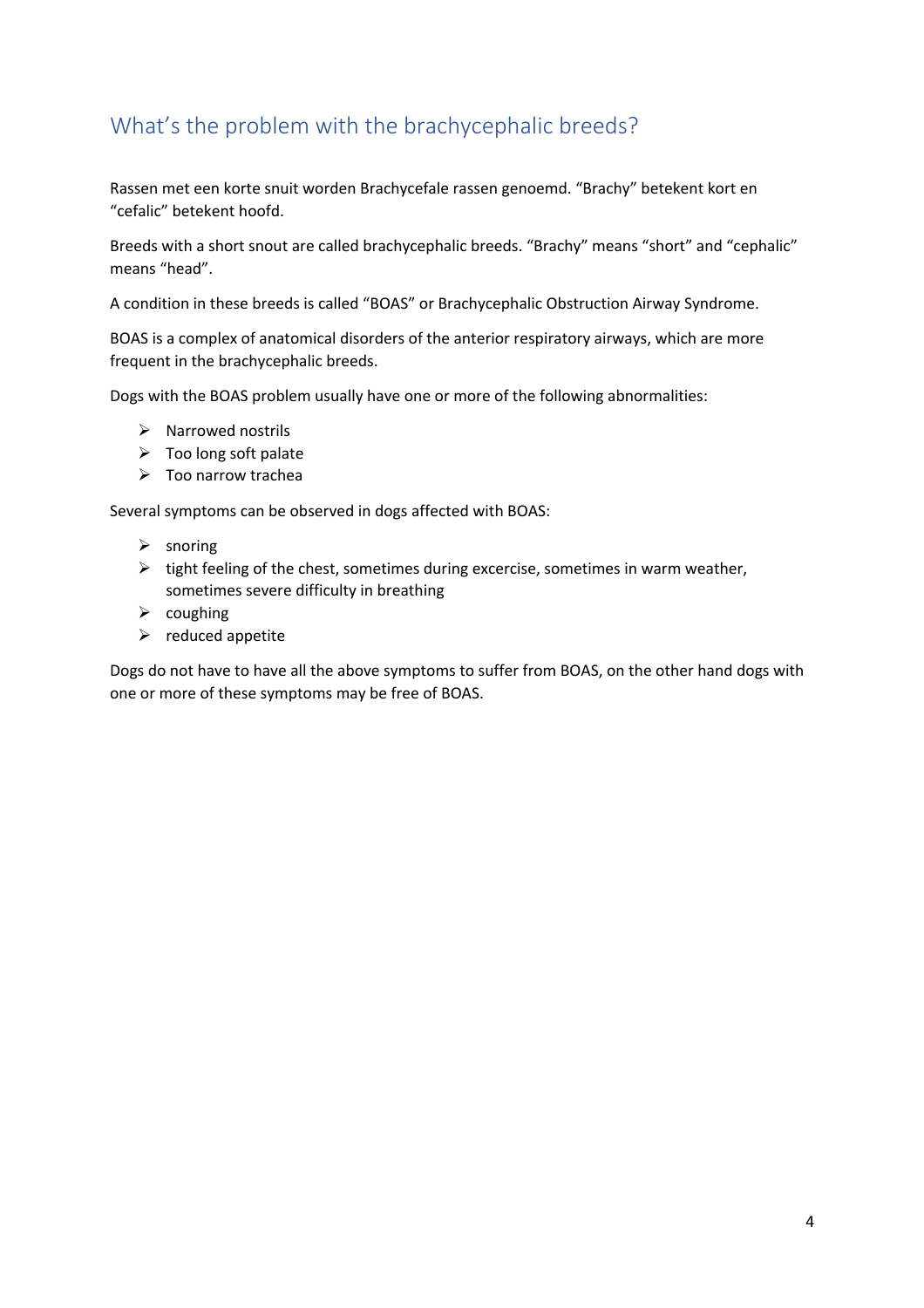#### Who can issue a "BOAS" certificate?

Skilled veterinarians can issue this certificate.

### Who can request a certificate?

Any dog that belongs to the list of brachycephalic breeds and that has a microchip can apply for a certificate.

#### What is a BOAS certificate?

The research consists of several phases.

#### PHASE I. Degree of bulging eyes

| Picture | <b>Description</b>    | <b>Points</b>           |  |  |  |  |
|---------|-----------------------|-------------------------|--|--|--|--|
|         | Normal eyes           | $\pmb{0}$               |  |  |  |  |
|         | Moderately large eyes | $\mathbf 1$             |  |  |  |  |
|         | Slightly bulging eyes | $\overline{2}$          |  |  |  |  |
|         | Extreme bulging eyes  | $\overline{\mathbf{3}}$ |  |  |  |  |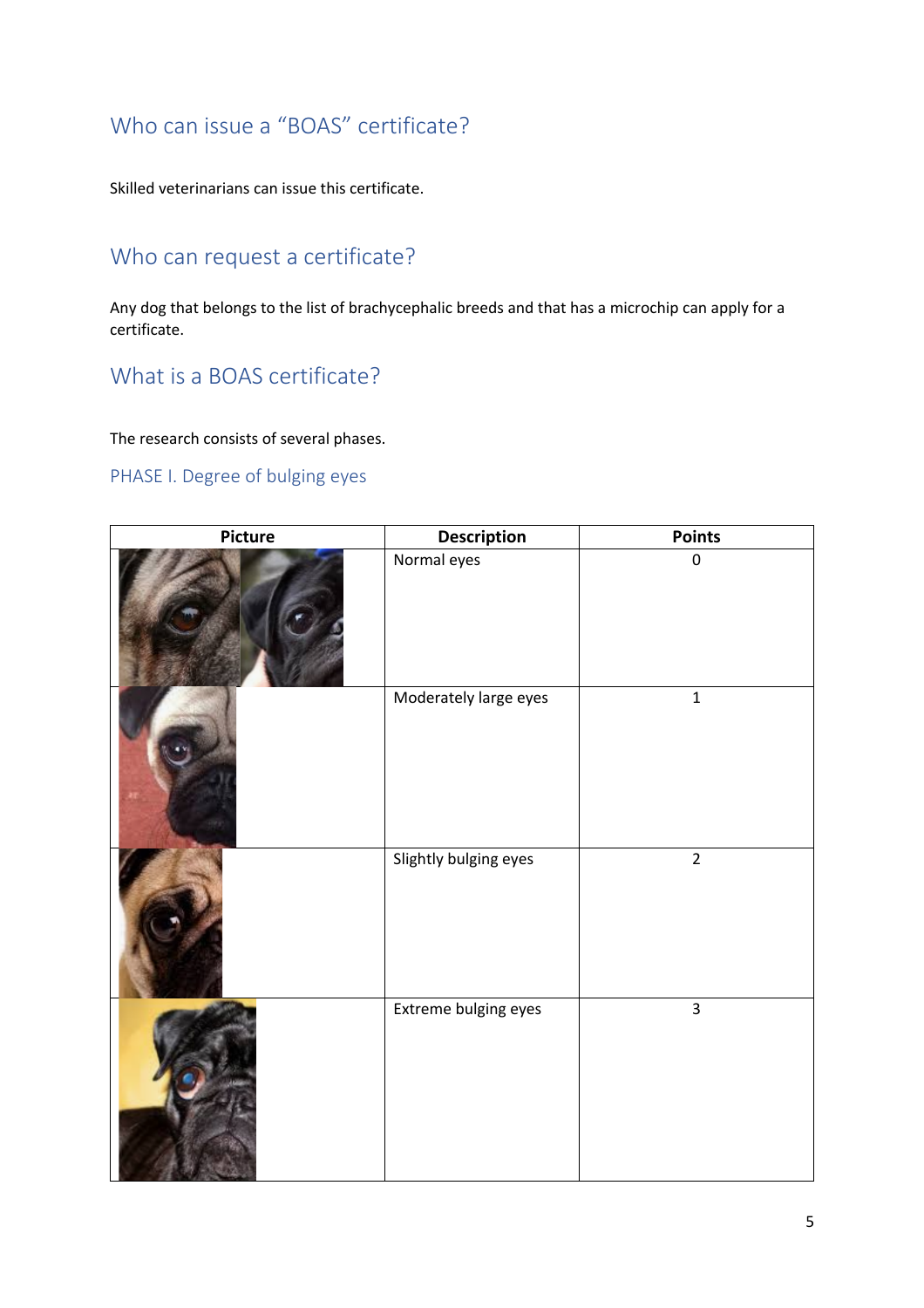#### PHASE II. Narrowing of the nostrils

The veterinarian will assess the degree of narrowing of the nasal opening. The assessment will consist of 4 categories.

| Picture | <b>Description</b> | <b>Points</b>  |
|---------|--------------------|----------------|
|         | Open nostrils      | $\pmb{0}$      |
|         | Mild stenosis      | $\mathbf 1$    |
|         | Moderate stenosis  | $\overline{2}$ |
|         | Severe stenosis    | $\overline{3}$ |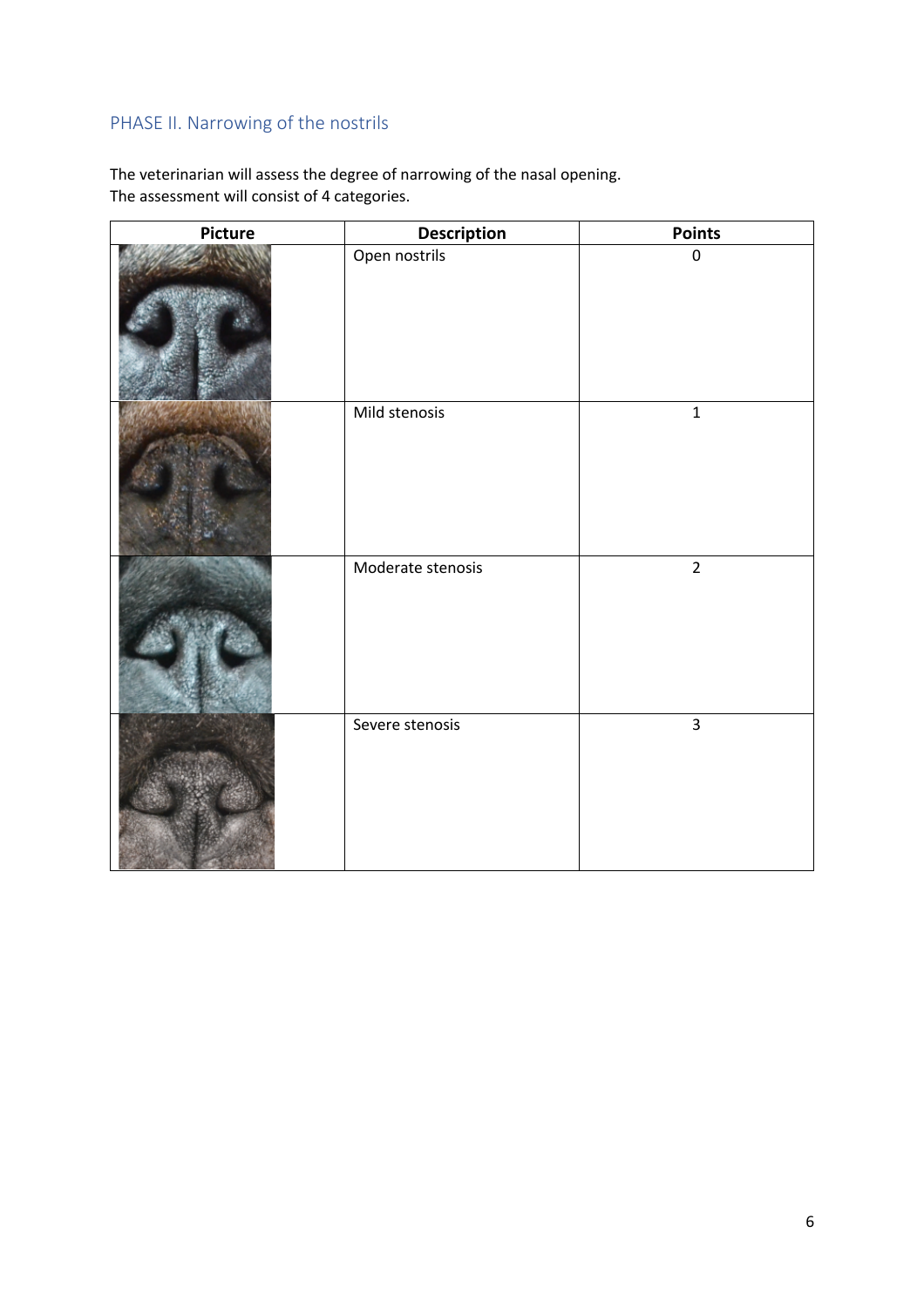#### PHASE III Respiratory test

The vet will first listen to the dog's breathing in a relaxed state.

Then the dog will walk on a leash for a few minutes (see table of breeds) at a normal pace for the breed.

After that the veterinarian will listen to the breathing again and assign a degree.

| <b>Explanatory notes</b>                                         | Points (grade) |
|------------------------------------------------------------------|----------------|
| The dog breathes normally and is not clinically affected by BOAS | U              |
| syndrome.                                                        |                |
| The dog is not affected by BOAS syndrome but has a mild          |                |
| respiratory problem that does not affect training performance.   |                |
| The dog has moderate symptoms of BOAS that may need to be        |                |
| monitored by the veterinarian.                                   |                |
| The dog is showing severe respiratory problems. Examination by   |                |
| veterinarian is recommended.                                     |                |

| <b>Breed</b>                        | # minutes |
|-------------------------------------|-----------|
| French bulldog                      |           |
| Pug                                 | 3         |
| King Charles Spaniel or Toy Spaniel | 3         |
| Pekingese                           | 2         |
| Japanese Chin                       | 2         |
| Petit Brabançon                     | 3         |
| <b>Griffon Belge</b>                | 3         |
| <b>Griffon Bruxellois</b>           | 3         |
| <b>Boston terrier</b>               | 3         |
| English bulldog                     | ς         |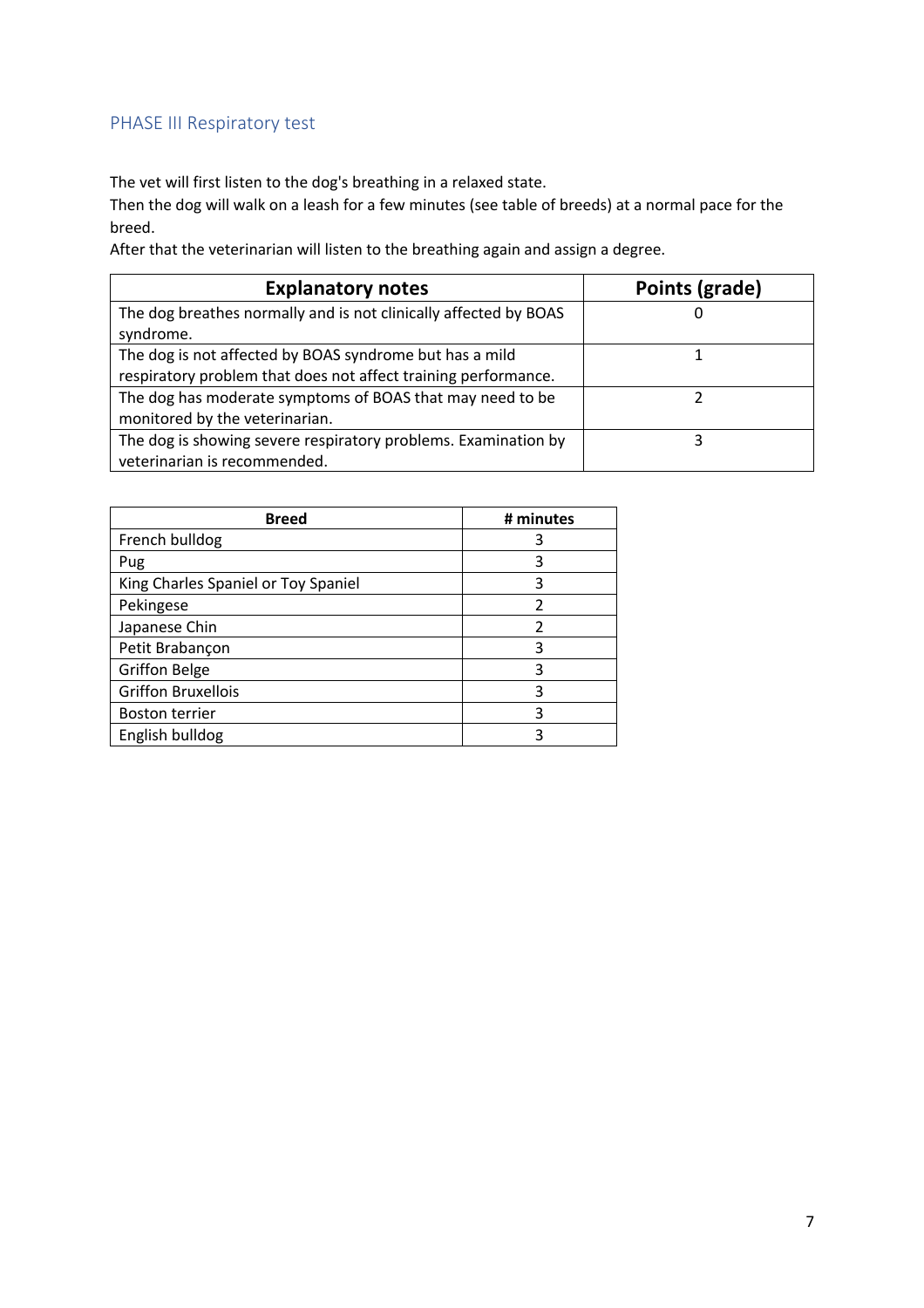#### The BOAS index

How is the BOAS index calculated?

BOAS index = 1 times the score of the eyes + 2 times the score of the nostrils + 3 times the score of the respiratory test

Example: a dog scores 1 for the eys, 0 for the nostrils and 1 for the respiratory test. BOAS index =  $1 + 2x0 + 3x1 = 4$ 

Lowest index  $= 0$ Hightest index = 18 (1x3 + 2x3 + 3x3 )

#### Breeding guide table

|                 | <b>BOAS SCORE FATHER</b> |    |                |    |    |    |    |    |    |    |    |           |    |    |    |    |    |    |    |    |
|-----------------|--------------------------|----|----------------|----|----|----|----|----|----|----|----|-----------|----|----|----|----|----|----|----|----|
|                 |                          | 0  | 1              | 2  | 3  | 4  | 5  | 6  | 7  | 8  | 9  | <b>10</b> | 11 | 12 | 13 | 14 | 15 | 16 | 17 | 18 |
|                 | 0                        | 0  | 1              | 2  | 3  | 4  | 5  | 6  | 7  | 8  | 9  | 10        | 11 | 12 | 13 | 14 | 15 | 16 | 17 | 18 |
|                 | 1                        | 1  | $\overline{2}$ | 3  | 4  | 5  | 6  | 7  | 8  | 9  | 10 | 11        | 12 | 13 | 14 | 15 | 16 | 17 | 18 | 19 |
|                 | 2                        | 2  | 3              | 4  | 5  | 6  | 7  | 8  | 9  | 10 | 11 | 12        | 13 | 14 | 15 | 16 | 17 | 18 | 19 | 20 |
|                 | 3                        | 3  | 4              | 5  | 6  | 7  | 8  | 9  | 10 | 11 | 12 | 13        | 14 | 15 | 16 | 17 | 18 | 19 | 20 | 21 |
|                 | 4                        | 4  | 5              | 6  | 7  | 8  | 9  | 10 | 11 | 12 | 13 | 14        | 15 | 16 | 17 | 18 | 19 | 20 | 21 | 22 |
|                 | 5                        | 5  | 6              | 7  | 8  | 9  | 10 | 11 | 12 | 13 | 14 | 15        | 16 | 17 | 18 | 19 | 20 | 21 | 22 | 23 |
| ᡂ<br><b>OAS</b> | 6                        | 6  | $\overline{7}$ | 8  | 9  | 10 | 11 | 12 | 13 | 14 | 15 | 16        | 17 | 18 | 19 | 20 | 21 | 22 | 23 | 24 |
| S               | 7                        | 7  | 8              | 9  | 10 | 11 | 12 | 13 | 14 | 15 | 16 | 17        | 18 | 19 | 20 | 21 | 22 | 23 | 24 | 25 |
| റ<br>O          | 8                        | 8  | 9              | 10 | 11 | 12 | 13 | 14 | 15 | 16 | 17 | 18        | 19 | 20 | 21 | 22 | 23 | 24 | 25 | 26 |
| 짂               | 9                        | 9  | 10             | 11 | 12 | 13 | 14 | 15 | 16 | 17 | 18 | 19        | 20 | 21 | 22 | 23 | 24 | 25 | 26 | 27 |
| <b>MOTHER</b>   | <b>10</b>                | 10 | 11             | 12 | 13 | 14 | 15 | 16 | 17 | 18 | 19 | 20        | 21 | 22 | 23 | 24 | 25 | 26 | 27 | 28 |
|                 | 11                       | 11 | 12             | 13 | 14 | 15 | 16 | 17 | 18 | 19 | 20 | 21        | 22 | 23 | 24 | 25 | 26 | 27 | 28 | 29 |
|                 | 12                       | 12 | 13             | 14 | 15 | 16 | 17 | 18 | 19 | 20 | 21 | 22        | 23 | 24 | 25 | 26 | 27 | 28 | 29 | 30 |
|                 | 13                       | 13 | 14             | 15 | 16 | 17 | 18 | 19 | 20 | 21 | 22 | 23        | 24 | 25 | 26 | 27 | 28 | 29 | 30 | 31 |
|                 | 14                       | 14 | 15             | 16 | 17 | 18 | 19 | 20 | 21 | 22 | 23 | 24        | 25 | 26 | 27 | 28 | 29 | 30 | 31 | 32 |
|                 | 15                       | 15 | 16             | 17 | 18 | 19 | 20 | 21 | 22 | 23 | 24 | 25        | 26 | 27 | 28 | 29 | 30 | 31 | 32 | 33 |
|                 | 16                       | 16 | 17             | 18 | 19 | 20 | 21 | 22 | 23 | 24 | 25 | 26        | 27 | 28 | 29 | 30 | 31 | 32 | 33 | 34 |
|                 | 17                       | 17 | 18             | 19 | 20 | 21 | 22 | 23 | 24 | 25 | 26 | 27        | 28 | 29 | 30 | 31 | 32 | 33 | 34 | 35 |
|                 | 18                       | 18 | 19             | 20 | 21 | 22 | 23 | 24 | 25 | 26 | 27 | 28        | 29 | 30 | 31 | 32 | 33 | 34 | 35 | 36 |

The breeding guide is based on the combination of the BOAS indexes of the father and the mother. BOAS index puppies = (BOAS Index Father + BOAS Index Mother)

| <b>BOAS Index puppies</b> | <b>Breeding guide</b>    |
|---------------------------|--------------------------|
| Smaller than 20           | Positive breeding advice |
| 20-25                     | Higher risk on BOAS      |
| Higher than 25            | Negative breeding advice |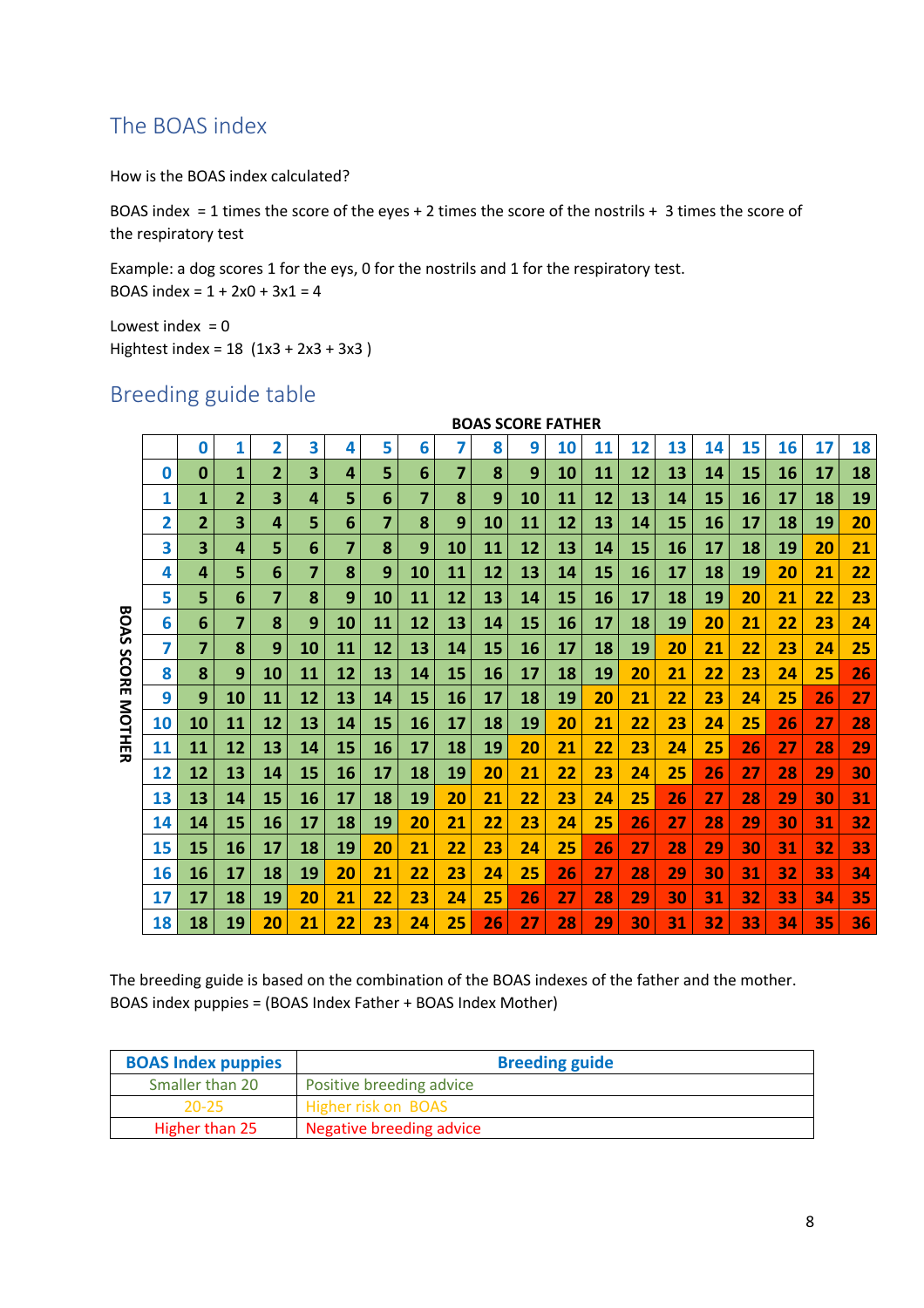## Presentation breeding guidelines for the breeders



Just like with Estimated Breeding Values, we can setup an online Mate Select system.

#### Registration

De individuele resultaten kunnen geregistreerd worden op de website van Pets for Life.

The individual results can be registered on the website of "Pets for Life".

In the long term, estimated breeding values could be calculated for breeds with enough registered data.